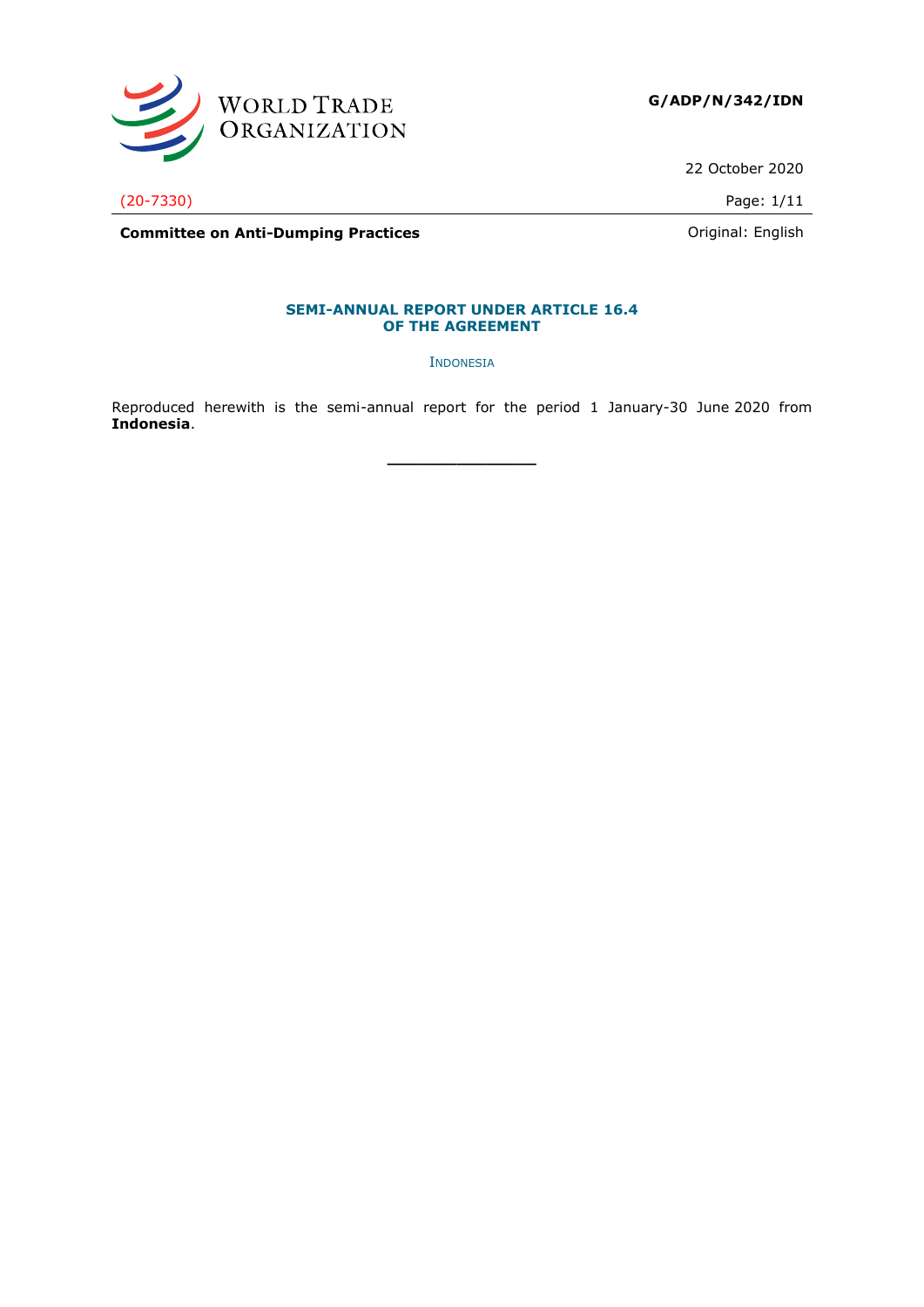#### **SEMI-ANNUAL REPORT OF ANTI-DUMPING ACTIONS<sup>2</sup>**

FOR THE PERIOD 1 JANUARY-30 JUNE 2020

# **Original Investigations**

| Product             | <b>Initiation</b>                                                                                                                                                                                                                                                                                                                                                                                                                                  | Provisional                                                                                                                                                                                                                      |                                                                                                                        |                                                                                                | <b>No final</b>                                                                                                 | <b>Other</b> |                               |                                                                                                                 | <b>Basis for</b>                                                                                                                                                                                               |
|---------------------|----------------------------------------------------------------------------------------------------------------------------------------------------------------------------------------------------------------------------------------------------------------------------------------------------------------------------------------------------------------------------------------------------------------------------------------------------|----------------------------------------------------------------------------------------------------------------------------------------------------------------------------------------------------------------------------------|------------------------------------------------------------------------------------------------------------------------|------------------------------------------------------------------------------------------------|-----------------------------------------------------------------------------------------------------------------|--------------|-------------------------------|-----------------------------------------------------------------------------------------------------------------|----------------------------------------------------------------------------------------------------------------------------------------------------------------------------------------------------------------|
|                     |                                                                                                                                                                                                                                                                                                                                                                                                                                                    | measures and                                                                                                                                                                                                                     | <b>Definitive</b>                                                                                                      | <b>Price</b>                                                                                   | measures/                                                                                                       |              |                               |                                                                                                                 | normal value                                                                                                                                                                                                   |
|                     |                                                                                                                                                                                                                                                                                                                                                                                                                                                    |                                                                                                                                                                                                                                  | duty                                                                                                                   | undertaking                                                                                    | termination                                                                                                     |              |                               |                                                                                                                 | determination                                                                                                                                                                                                  |
|                     |                                                                                                                                                                                                                                                                                                                                                                                                                                                    | determinations                                                                                                                                                                                                                   |                                                                                                                        |                                                                                                |                                                                                                                 |              |                               |                                                                                                                 |                                                                                                                                                                                                                |
| Description;        | Date:                                                                                                                                                                                                                                                                                                                                                                                                                                              | Date of duties:                                                                                                                                                                                                                  | Date of                                                                                                                | Date of                                                                                        | Date,                                                                                                           | Date,        | Import volume                 | Import                                                                                                          | Codes for all                                                                                                                                                                                                  |
| HS 6-digit category | period of investigation                                                                                                                                                                                                                                                                                                                                                                                                                            | range of                                                                                                                                                                                                                         | duties; range                                                                                                          | application;                                                                                   | reason                                                                                                          | explanation  |                               | volume as %                                                                                                     | bases used in                                                                                                                                                                                                  |
|                     | (D-dumping;                                                                                                                                                                                                                                                                                                                                                                                                                                        |                                                                                                                                                                                                                                  |                                                                                                                        | range of                                                                                       |                                                                                                                 |              | currency);                    | of apparent                                                                                                     | proceeding;                                                                                                                                                                                                    |
|                     |                                                                                                                                                                                                                                                                                                                                                                                                                                                    | dumping                                                                                                                                                                                                                          | dumping                                                                                                                |                                                                                                |                                                                                                                 |              | product                       |                                                                                                                 |                                                                                                                                                                                                                |
|                     |                                                                                                                                                                                                                                                                                                                                                                                                                                                    | margins;                                                                                                                                                                                                                         | margins;                                                                                                               |                                                                                                |                                                                                                                 |              | coverage,                     |                                                                                                                 |                                                                                                                                                                                                                |
|                     |                                                                                                                                                                                                                                                                                                                                                                                                                                                    |                                                                                                                                                                                                                                  |                                                                                                                        |                                                                                                |                                                                                                                 |              |                               |                                                                                                                 |                                                                                                                                                                                                                |
|                     |                                                                                                                                                                                                                                                                                                                                                                                                                                                    |                                                                                                                                                                                                                                  |                                                                                                                        |                                                                                                |                                                                                                                 |              |                               |                                                                                                                 |                                                                                                                                                                                                                |
|                     |                                                                                                                                                                                                                                                                                                                                                                                                                                                    |                                                                                                                                                                                                                                  |                                                                                                                        |                                                                                                |                                                                                                                 |              |                               |                                                                                                                 |                                                                                                                                                                                                                |
|                     |                                                                                                                                                                                                                                                                                                                                                                                                                                                    |                                                                                                                                                                                                                                  |                                                                                                                        |                                                                                                |                                                                                                                 |              |                               |                                                                                                                 |                                                                                                                                                                                                                |
|                     |                                                                                                                                                                                                                                                                                                                                                                                                                                                    |                                                                                                                                                                                                                                  |                                                                                                                        |                                                                                                |                                                                                                                 |              |                               |                                                                                                                 |                                                                                                                                                                                                                |
|                     |                                                                                                                                                                                                                                                                                                                                                                                                                                                    |                                                                                                                                                                                                                                  |                                                                                                                        |                                                                                                |                                                                                                                 |              |                               |                                                                                                                 | 11                                                                                                                                                                                                             |
|                     |                                                                                                                                                                                                                                                                                                                                                                                                                                                    |                                                                                                                                                                                                                                  |                                                                                                                        |                                                                                                |                                                                                                                 |              |                               |                                                                                                                 |                                                                                                                                                                                                                |
|                     |                                                                                                                                                                                                                                                                                                                                                                                                                                                    |                                                                                                                                                                                                                                  |                                                                                                                        |                                                                                                |                                                                                                                 |              |                               |                                                                                                                 |                                                                                                                                                                                                                |
|                     |                                                                                                                                                                                                                                                                                                                                                                                                                                                    |                                                                                                                                                                                                                                  |                                                                                                                        |                                                                                                |                                                                                                                 |              |                               |                                                                                                                 |                                                                                                                                                                                                                |
|                     |                                                                                                                                                                                                                                                                                                                                                                                                                                                    |                                                                                                                                                                                                                                  |                                                                                                                        |                                                                                                |                                                                                                                 |              |                               |                                                                                                                 |                                                                                                                                                                                                                |
|                     |                                                                                                                                                                                                                                                                                                                                                                                                                                                    |                                                                                                                                                                                                                                  |                                                                                                                        |                                                                                                |                                                                                                                 |              |                               |                                                                                                                 |                                                                                                                                                                                                                |
|                     |                                                                                                                                                                                                                                                                                                                                                                                                                                                    |                                                                                                                                                                                                                                  |                                                                                                                        |                                                                                                |                                                                                                                 |              |                               |                                                                                                                 |                                                                                                                                                                                                                |
|                     |                                                                                                                                                                                                                                                                                                                                                                                                                                                    |                                                                                                                                                                                                                                  |                                                                                                                        |                                                                                                |                                                                                                                 |              |                               |                                                                                                                 |                                                                                                                                                                                                                |
|                     |                                                                                                                                                                                                                                                                                                                                                                                                                                                    |                                                                                                                                                                                                                                  |                                                                                                                        |                                                                                                |                                                                                                                 |              |                               |                                                                                                                 |                                                                                                                                                                                                                |
|                     |                                                                                                                                                                                                                                                                                                                                                                                                                                                    |                                                                                                                                                                                                                                  |                                                                                                                        |                                                                                                |                                                                                                                 |              |                               |                                                                                                                 |                                                                                                                                                                                                                |
|                     |                                                                                                                                                                                                                                                                                                                                                                                                                                                    |                                                                                                                                                                                                                                  |                                                                                                                        |                                                                                                |                                                                                                                 |              |                               |                                                                                                                 |                                                                                                                                                                                                                |
|                     |                                                                                                                                                                                                                                                                                                                                                                                                                                                    |                                                                                                                                                                                                                                  |                                                                                                                        |                                                                                                |                                                                                                                 |              |                               |                                                                                                                 |                                                                                                                                                                                                                |
|                     |                                                                                                                                                                                                                                                                                                                                                                                                                                                    |                                                                                                                                                                                                                                  |                                                                                                                        |                                                                                                |                                                                                                                 |              |                               |                                                                                                                 |                                                                                                                                                                                                                |
|                     |                                                                                                                                                                                                                                                                                                                                                                                                                                                    |                                                                                                                                                                                                                                  |                                                                                                                        |                                                                                                |                                                                                                                 |              |                               |                                                                                                                 |                                                                                                                                                                                                                |
|                     |                                                                                                                                                                                                                                                                                                                                                                                                                                                    |                                                                                                                                                                                                                                  |                                                                                                                        |                                                                                                |                                                                                                                 |              |                               |                                                                                                                 |                                                                                                                                                                                                                |
|                     |                                                                                                                                                                                                                                                                                                                                                                                                                                                    |                                                                                                                                                                                                                                  |                                                                                                                        |                                                                                                |                                                                                                                 |              |                               |                                                                                                                 |                                                                                                                                                                                                                |
| Country or          | covering investigated<br>product <sup>3</sup><br>ID number;<br>(*) if investigation<br>of $>1$ country<br>$\overline{2}$<br>Ammonium nitrate (*)<br>HS: 3102.30.00.00<br>ID: AD 03-2015.CHN<br>Polyethylene<br>terephthalate (*)<br>HS: 3907.60.10.00,<br>3907.60.20.00,<br>3907.60.90.00<br>ID: AD 02-2016/CHN<br>Biaxially oriented<br>polypropylene (BOPP)<br>$(*)$<br>HS: 3920.20.10,<br>ex 3920.20.91,<br>ex 3920.20.99<br>ID: AD 01-2019/CHN | I-injury)<br>з<br>01.06.2015<br>D: 31.10.2013-30.09.2014<br>I: 31.10.2011-30.09.2014<br>22.08.2016<br>D: 01.01.2015-31.12.2015<br>I: 01.01.2013-31.12.2015<br>26.08.2019<br>D: 01.01.2018-31.12.2018<br>I: 01.01.2016-31.12.2018 | preliminary<br>individual<br>"other" rates;<br>[range of<br>applied rates if<br>different,<br>reason <sup>1</sup><br>4 | of individual<br>"other" rates;<br>[range of<br>applied rates<br>if different,<br>reason]<br>5 | <b>Final measures</b><br>individual<br>dumping<br>margins or<br>minimum prices<br>6<br>$\overline{\phantom{a}}$ | 7            | 8<br>$\overline{\phantom{a}}$ | or value (units/<br>period, if<br>different from<br>cols. $2/3$<br>9<br>37,605 Ton<br>135,729 Ton<br>33,517 Ton | <b>Trade data</b><br>(from published report(s))<br>domestic<br>consumption<br>or as % of<br>total imports<br>10<br>24.24%<br>of total<br>imports<br>59.96%<br>of total<br>imports<br>22.8% of<br>total imports |

.<br>- 2

<sup>1</sup> Indonesia does not maintain the website to publish the report on anti-dumping.

 $<sup>2</sup>$  All terms and column headings used in this format have the meanings assigned to them in the instructions.</sup>

 $3$  For reference purposes only.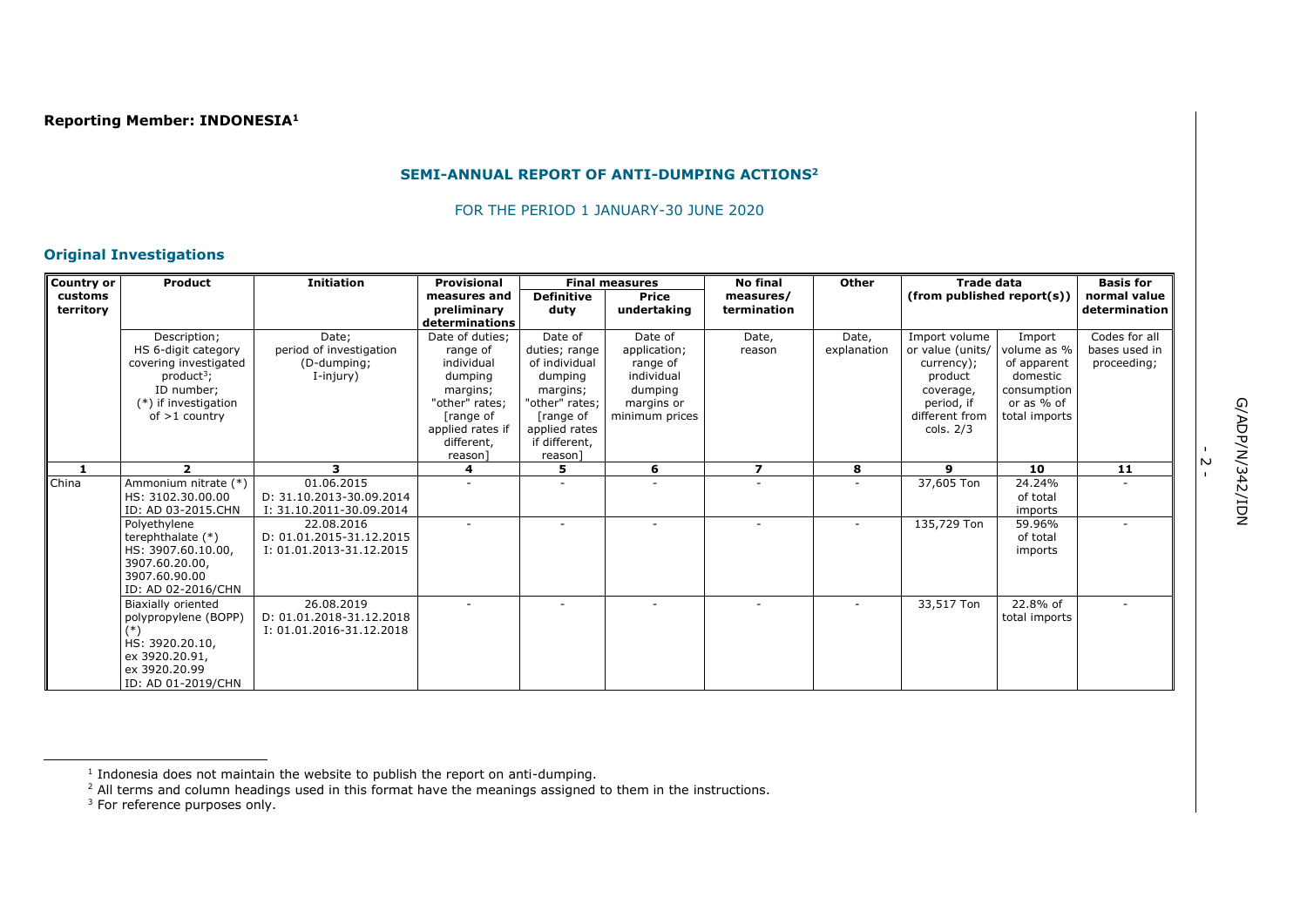| -1                | $\overline{2}$                            | 3                                      | 4      | 5                        | 6                        | $\overline{\mathbf{z}}$ | 8              | 9             | 10                 | $\overline{11}$ |   |                  |
|-------------------|-------------------------------------------|----------------------------------------|--------|--------------------------|--------------------------|-------------------------|----------------|---------------|--------------------|-----------------|---|------------------|
| China             | Coated steel (*)                          | 26.08.2019                             |        |                          |                          | ÷.                      |                | 738,616 Ton   | 37.4% of           |                 |   |                  |
| (Cont'd)          | HS:7210.61.11,                            | D: 01.01.2018-31.12.2018               |        |                          |                          |                         |                |               | total imports      |                 |   |                  |
|                   | 7212.50.23,                               | I: 01.01.2016-31.12.2018               |        |                          |                          |                         |                |               |                    |                 |   |                  |
|                   | 7212.50.24,                               |                                        |        |                          |                          |                         |                |               |                    |                 |   |                  |
|                   | 7212.50.29,                               |                                        |        |                          |                          |                         |                |               |                    |                 |   |                  |
|                   | 7225.99.90,                               |                                        |        |                          |                          |                         |                |               |                    |                 |   |                  |
|                   | 7226.99.19,                               |                                        |        |                          |                          |                         |                |               |                    |                 |   |                  |
|                   | 7226.99.99                                |                                        |        |                          |                          |                         |                |               |                    |                 |   |                  |
|                   | ID: AD 02-2019/CHN                        |                                        |        |                          |                          |                         |                |               |                    |                 |   |                  |
|                   | Cold rolled stainless                     | 23.10.2019                             |        |                          |                          |                         | $\sim$         | 154,096 Ton   | 42.9% of           |                 |   |                  |
|                   | steel (CRS) (*)                           | D: 01.04.2018-31.03.2019               |        |                          |                          |                         |                |               | total imports      |                 |   |                  |
|                   | HS: 7219.32.00,                           | I: 01.04.2016-31.03.2019               |        |                          |                          |                         |                |               |                    |                 |   |                  |
|                   | 7219.33.00,                               |                                        |        |                          |                          |                         |                |               |                    |                 |   |                  |
|                   | 7219.34.00,                               |                                        |        |                          |                          |                         |                |               |                    |                 |   |                  |
|                   | 7219.35.00,                               |                                        |        |                          |                          |                         |                |               |                    |                 |   |                  |
|                   | 7219.90.00,                               |                                        |        |                          |                          |                         |                |               |                    |                 |   |                  |
|                   | 7220.20.10,                               |                                        |        |                          |                          |                         |                |               |                    |                 |   |                  |
|                   | 7220.20.90,                               |                                        |        |                          |                          |                         |                |               |                    |                 |   |                  |
|                   | 7220.90.10,                               |                                        |        |                          |                          |                         |                |               |                    |                 |   |                  |
|                   | 7220.90.90                                |                                        |        |                          |                          |                         |                |               |                    |                 |   |                  |
|                   | ID: AD 03-2019/CHN                        |                                        |        |                          |                          |                         |                |               |                    |                 |   |                  |
|                   | Hot rolled coil of other                  | 09.03.2020                             |        |                          |                          |                         | $\sim$         | 1,145,486 Ton | 74.4% of           |                 |   |                  |
|                   | alloy steel                               | D: 01.07.2018-30.06.2019               |        |                          |                          |                         |                |               | total imports      |                 |   |                  |
|                   | HS:7225.30.90                             | I: 01.07.2016-30.06.2019               |        |                          |                          |                         |                |               |                    |                 |   |                  |
|                   | ID: AD 01-2020/CHN                        |                                        |        |                          |                          |                         |                |               |                    |                 | ω | MQI/Z\$2/N/dQV/5 |
|                   | Lysine                                    | 23.03.2020                             | $\sim$ | ÷.                       |                          | $\sim$                  | $\sim$         | 36,364 Ton    | 98.7% of           | $\sim$          |   |                  |
|                   | HS:2922.41.00                             | D: 01.07.2018-30.06.2019               |        |                          |                          |                         |                |               | total imports      |                 |   |                  |
|                   | ID: AD 02-2020/CHN                        | I: 01.07.2016-30.06.2019               | $\sim$ |                          |                          | $\sim$                  |                |               |                    |                 |   |                  |
| India             | Wheat flour $(*)$<br>HS: 1101.00.10       | 27.08.2014<br>D: 01.01.2013-31.12.2013 |        | $\overline{\phantom{a}}$ | $\overline{\phantom{a}}$ |                         | $\sim$         | 59,823 Ton    | 29.12%<br>of total | $\sim$          |   |                  |
|                   | ID: AD02-2014/IND                         |                                        |        |                          |                          |                         |                |               |                    |                 |   |                  |
|                   |                                           | I: 01.01.2010-31.12.2013<br>01.06.2015 |        |                          |                          | $\sim$                  | $\sim$         | 23,522 Ton    | imports<br>15.17%  | ÷.              |   |                  |
| Korea, Rep.<br>of | Ammonium nitrate (*)<br>HS: 3102.30.00.00 | D: 01.10.2013-30.09.2014               |        |                          |                          |                         |                |               | of total           |                 |   |                  |
|                   | ID: AD 02-2015.KOR                        | I: 01.10.2011-30.09.2014               |        |                          |                          |                         |                |               | imports            |                 |   |                  |
|                   | Polyethylene                              | 22.08.2016                             | $\sim$ |                          |                          | $\sim$                  | $\sim$         | 50,407 Ton    | 22.27%             |                 |   |                  |
|                   | terephthalate (*)                         | D: 01.01.2015-31.12.2015               |        |                          |                          |                         |                |               | of total           |                 |   |                  |
|                   | HS:3907.60.10.00,                         | I: 01.01.2013-31.12.2015               |        |                          |                          |                         |                |               | imports            |                 |   |                  |
|                   | 3907.60.20.00,                            |                                        |        |                          |                          |                         |                |               |                    |                 |   |                  |
|                   | 3907.60.90.00                             |                                        |        |                          |                          |                         |                |               |                    |                 |   |                  |
|                   | ID: AD 01-2016/KOR                        |                                        |        |                          |                          |                         |                |               |                    |                 |   |                  |
| Malaysia          | Ammonium nitrate (*)                      | 01.06.2015                             | $\sim$ |                          |                          | ÷.                      | $\overline{a}$ | 69,650 Ton    | 44.90%             |                 |   |                  |
|                   | HS:3102.30.00.00                          | D: 01.10.2013-30.09.2014               |        |                          |                          |                         |                |               | of total           |                 |   |                  |
|                   | ID: AD 02-2015.MYS                        | I: 01.10.2011-30.09.2014               |        |                          |                          |                         |                |               | imports            |                 |   |                  |
|                   | Polyethylene                              | 22.08.2016                             |        |                          |                          | $\sim$                  | $\sim$         | 14,901 Ton    | 6.58%              |                 |   |                  |
|                   | terephthalate (*)                         | D: 01.01.2015-31.12.2015               |        |                          |                          |                         |                |               | of total           |                 |   |                  |
|                   | HS:3907.60.10.00,                         | I: 01.01.2013-31.12.2015               |        |                          |                          |                         |                |               | imports            |                 |   |                  |
|                   | 3907.60.20.00,                            |                                        |        |                          |                          |                         |                |               |                    |                 |   |                  |
|                   | 3907.60.90.00                             |                                        |        |                          |                          |                         |                |               |                    |                 |   |                  |
|                   | ID: AD 01-2016/MYS                        |                                        |        |                          |                          |                         |                |               |                    |                 |   |                  |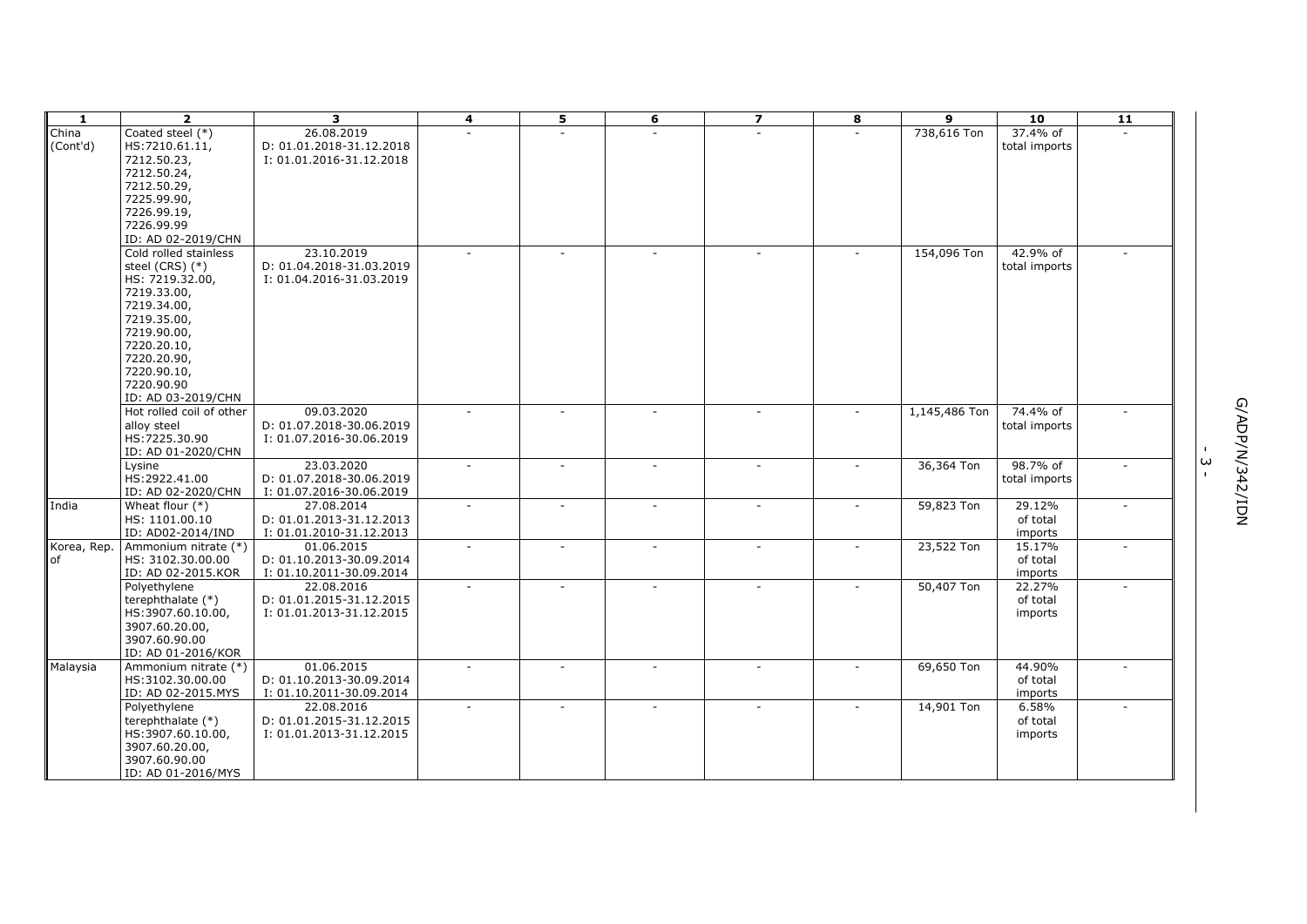| 1                    | $\overline{2}$                                                                                                                                                                                             | 3                                                                  | 4      | 5      | 6      | $\overline{z}$ | 8                        | 9             | 10                            | $\overline{11}$          |                   |          |
|----------------------|------------------------------------------------------------------------------------------------------------------------------------------------------------------------------------------------------------|--------------------------------------------------------------------|--------|--------|--------|----------------|--------------------------|---------------|-------------------------------|--------------------------|-------------------|----------|
| Malaysia<br>(Cont'd) | Biaxially oriented<br>polypropylene (BOPP)<br>$(*)$<br>HS: 3920.2010,<br>ex 3920.20.91,<br>ex 3920.20.99<br>ID: AD 01-2019/MYS                                                                             | 26.08.2019<br>D: 01.01.2018-31.12.2018<br>I: 01.01.2016-31.12.2018 | $\sim$ | ٠      | ٠      | $\sim$         | $\sim$                   | 22,719 Ton    | 15.4% of<br>total imports     |                          |                   |          |
|                      | Cold rolled stainless<br>steel (CRS) $(*)$<br>HS: 7219.32.00,<br>7219.33.00,<br>7219.34.00,<br>7219.35.00,<br>7219.90.00,<br>7220.20.10,<br>7220.20.90,<br>7220.90.10,<br>7220.90.90<br>ID: AD 02-2019/MYS | 23.10.2019<br>D: 01.04.2018-31.03.2019<br>I: 01.04.2016-31.03.2019 |        | ٠      |        |                | $\overline{\phantom{a}}$ | 32,518 Ton    | $9.1\%$ of<br>total imports   |                          |                   |          |
| Sri Lanka            | Wheat flour $(*)$<br>HS: 1101.00.10<br>ID: AD01-2014/SRL                                                                                                                                                   | 27.08.2014<br>D: 01.01.2013-31.12.2013<br>I: 01.01.2010-31.12.2013 | $\sim$ | $\sim$ | Ξ.     | $\sim$         | $\sim$                   | 56,848 Ton    | 27.67%<br>of total<br>imports | $\overline{\phantom{a}}$ |                   |          |
| Turkey               | Wheat flour $(*)$<br>HS: 1101.00.10<br>ID: AD01-2014/TUR                                                                                                                                                   | 27.08.2014<br>D: 01.01.2013-31.12.2013<br>I: 01.01.2010-31.12.2013 |        |        |        |                |                          | 59,734 Ton    | 29.07%<br>of total<br>imports |                          |                   | G/ADP/N/ |
| Viet Nam             | Coated steel (*)<br>HS: 7210.61.11,<br>7212.50.23,<br>7212.50.24,<br>7212.50.29,<br>7225.99.90,<br>7226.99.19,<br>7226.99.99<br>ID: AD01-2019/VNM                                                          | 26.08.2019<br>D: 01.01.2018-31.12.2018<br>I: 01.01.2016-31.12.2018 | $\sim$ | $\sim$ | $\sim$ | $\sim$         | $\sim$                   | 1,005,022 Ton | 50.9% of<br>total imports     | ÷                        | 4<br>$\mathbf{I}$ | 342/IDN  |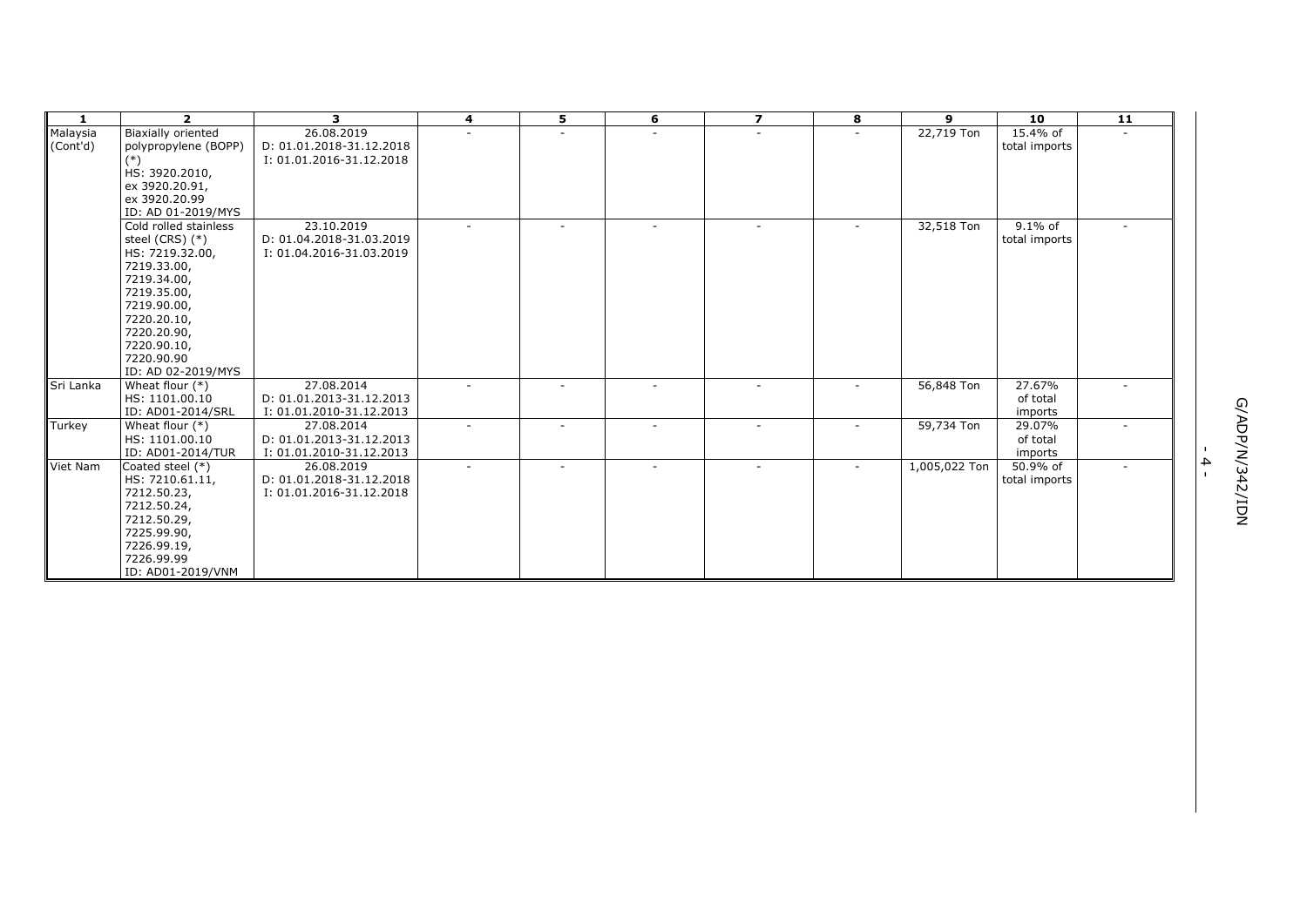# **Reviews/Other subsequent proceedings**

| <b>Country or</b>    | <b>Product</b>                                                                                                                                                                                                                         | <b>Initiation</b>                                                                           | Preliminary                                                                                                                                  | <b>Final results</b>                                                                                                                         |                                                                                                                           | <b>Revocation</b>     | Other (e.g.,                                      | <b>Trade Data</b>                                                                                                    |                                                                                                | <b>Basis for normal</b>                      |
|----------------------|----------------------------------------------------------------------------------------------------------------------------------------------------------------------------------------------------------------------------------------|---------------------------------------------------------------------------------------------|----------------------------------------------------------------------------------------------------------------------------------------------|----------------------------------------------------------------------------------------------------------------------------------------------|---------------------------------------------------------------------------------------------------------------------------|-----------------------|---------------------------------------------------|----------------------------------------------------------------------------------------------------------------------|------------------------------------------------------------------------------------------------|----------------------------------------------|
| customs<br>territory |                                                                                                                                                                                                                                        |                                                                                             | results/<br>determination                                                                                                                    | <b>Definitive</b><br>duty                                                                                                                    | Price<br>undertaking                                                                                                      | of<br><b>Measures</b> | procedures<br>not affecting<br>the duty<br>level) | (if available from published<br>report(s) on proceeding)                                                             |                                                                                                | value<br>determination                       |
|                      | Description;<br>HS 6-digit category<br>covering investigated<br>product;<br>ID number;<br>(*) if investigation<br>$of > 1$ country                                                                                                     | Date, Type of Review or<br>Procedure (code), Period<br>Covered                              | Effective date;<br>range of<br>individual<br>dumping<br>margins;<br>"other" rates:<br>[range of<br>applied rates if<br>different,<br>reason] | Effective date,<br>range of<br>individual<br>dumping<br>margins;<br>"other" rates:<br>[range of<br>applied rates<br>if different,<br>reason] | Effective<br>date; range<br>of individual<br>dumping<br>margins or<br>minimum<br>prices; or<br>other<br>outcome<br>(code) | Date,<br>reason       | Date,<br>explanation                              | Import volume<br>or value (units/<br>currency);<br>product<br>coverage,<br>period, if<br>different from<br>cols. 2/3 | Import<br>volume as %<br>of apparent<br>domestic<br>consumption<br>or as % of<br>total imports | Codes for all<br>bases used in<br>proceeding |
| $\mathbf{1}$         | $\overline{2}$                                                                                                                                                                                                                         | 3                                                                                           | 4                                                                                                                                            | 5                                                                                                                                            | $\overline{6}$                                                                                                            | $\overline{7}$        | $\overline{\mathbf{8}}$                           | $\overline{9}$                                                                                                       | 10                                                                                             | $\overline{11}$                              |
| China                | Cold rolled coil/sheet (*)<br>HS: 7209.16.00.10,<br>7209.17.00.10,<br>7209.18.99.00,<br>7209.26.00.10,<br>7209.27.00.10,<br>7209.28.90.00,<br>7209.90.90.00,<br>7211.23.90.90,<br>7211.29.90.00,<br>7211.90.10.00<br>ID: AD04-2011/CHN | 04.09.2015<br>D: 01.01.2014-31.12.2014<br>I: 01.01.2012-31.12.2014<br>Sunset Review         |                                                                                                                                              |                                                                                                                                              |                                                                                                                           | ٠                     |                                                   | 1,887 Ton                                                                                                            | 0.47%<br>of total<br>imports                                                                   |                                              |
|                      | <b>Biaxially oriented</b><br>polyethylene<br>Terephthalate (*)<br>HS: ex 3920.62.10,<br>ex 3920.62.90<br>ID: AD01 2014/CHN                                                                                                             | 30.09.2019<br>D: 01.01.2018-31.12.2018<br>I: 01.01.2016-31.12.2018<br><b>Interim Review</b> |                                                                                                                                              |                                                                                                                                              |                                                                                                                           |                       |                                                   | 117,475 Ton                                                                                                          | 62.4% of total<br>imports                                                                      |                                              |
|                      | <b>Biaxially oriented</b><br>polyethylene<br>terephthalate (*)<br>HS: 3920.62.10,<br>3920.62.90<br>ID: AD01 2014/CHN                                                                                                                   | 23.10.2019<br>D: 01.01.2018-31.12.2018<br>I: 01.01.2016-31.12.2018<br>Sunset Review         |                                                                                                                                              |                                                                                                                                              |                                                                                                                           | ÷                     |                                                   | 125,901 Ton                                                                                                          | 65.1% of total<br>imports                                                                      |                                              |
| India                | <b>Biaxially oriented</b><br>polyethylene<br>terephthalate (*)<br>HS: ex. 3920.62.10,<br>ex 3920.62.90<br>ID: AD01 2014/IND                                                                                                            | 30.09.2019<br>D: 01.01.2018-31.12.2018<br>I: 01.01.2016-31.12.2018<br><b>Interim Review</b> |                                                                                                                                              |                                                                                                                                              |                                                                                                                           |                       |                                                   | 6,175 Ton                                                                                                            | 3.3% of total<br>imports                                                                       |                                              |

G/ADP/N/342/IDN G/ADP/N/342/IDN

י<br>ה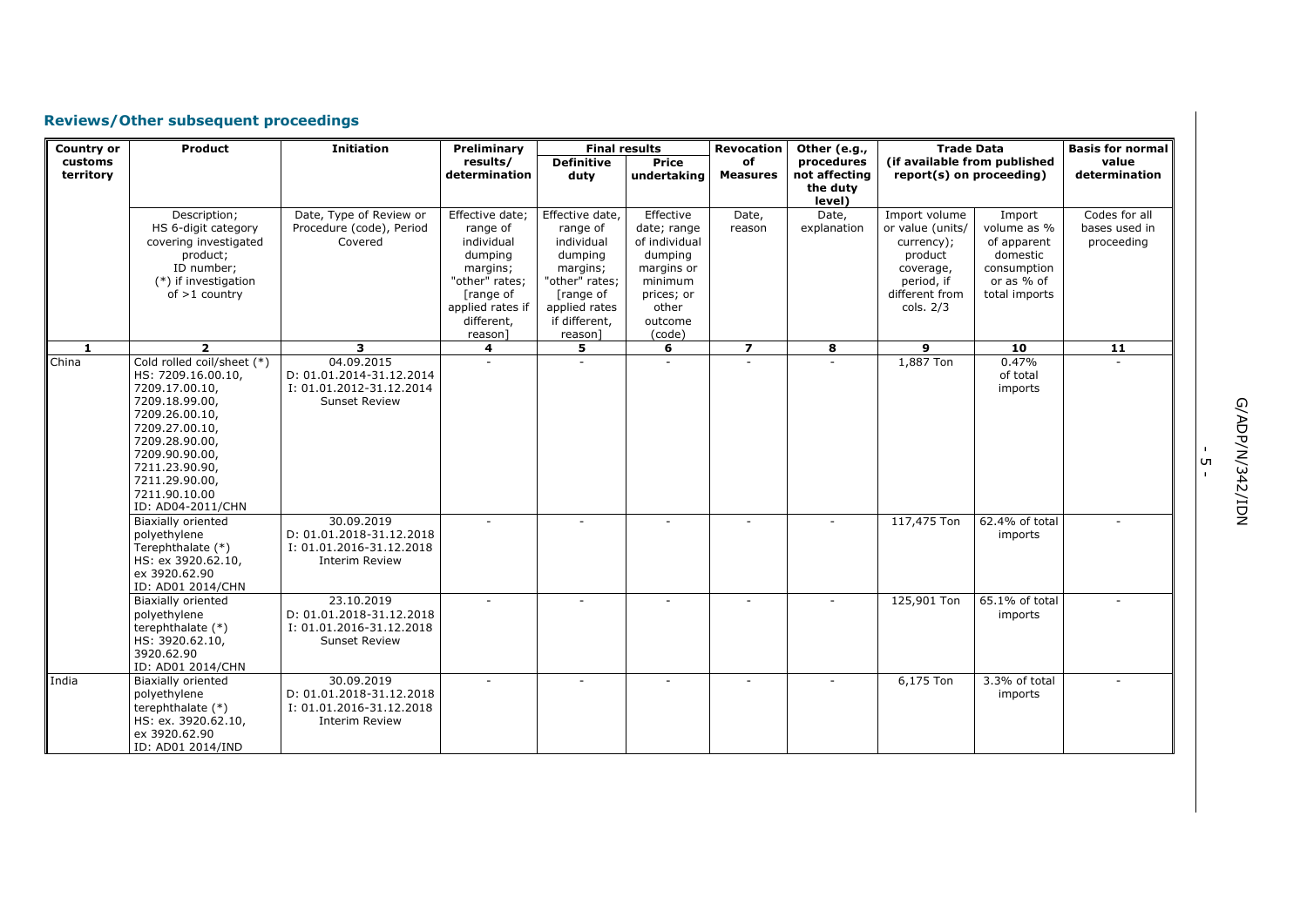| $\mathbf{1}$             | $\overline{2}$                                                                                                                                                                                                                                               | 3                                                                                           | 4 | 5 | 6 | $\overline{z}$ | 8 | 9           | 10                            | $\overline{11}$ |                                                          |
|--------------------------|--------------------------------------------------------------------------------------------------------------------------------------------------------------------------------------------------------------------------------------------------------------|---------------------------------------------------------------------------------------------|---|---|---|----------------|---|-------------|-------------------------------|-----------------|----------------------------------------------------------|
| India<br>(Cont'd)        | <b>Biaxially oriented</b><br>polyethylene<br>terephthalate (*)<br>HS: 3920.62.10,<br>3920.62.90                                                                                                                                                              | 23.10.2019<br>D: 01.01.2018-31.12.2018<br>I: 01.01.2016-31.12.2018<br><b>Sunset Review</b>  |   |   |   |                |   | 7,416 Ton   | 3.8% of total<br>imports      |                 |                                                          |
| Japan                    | ID: AD01 2014/IND<br>Cold rolled coil/sheet (*)<br>HS: 7209.16.00.10,<br>7209.17.00.10,<br>7209.18.99.00,<br>7209.26.00.10,<br>7209.27.00.10,<br>7209.28.90.00,<br>7209.90.90.00,<br>7211.23.90.90,<br>7211.29.90.00,<br>7211.90.10.00,<br>ID: AD03-2011/JPN | 04.09.2015<br>D: 01.01.2014-31.12.2014<br>I: 01.01.2012-31.12.2014<br><b>Sunset Review</b>  |   |   |   |                |   | 8,917 Ton   | 2.21%<br>of total<br>imports  |                 |                                                          |
| Korea, Rep.<br><b>of</b> | Hot rolled coil $(*)$<br>HS: 7208.10.0000,<br>7208.25.0000,<br>7208.26.0000,<br>7208.27.0000,<br>7208.36.0000,<br>7208.37.0000,<br>7208.38.0000,<br>7208.39.0000,<br>7208.90.0000<br>ID: AD01-2009/KOR                                                       | 13.08.2015<br>D: 01.01.2014-31.12.2014<br>I: 01.01.2011-31.12.2014<br><b>Interim Review</b> |   |   |   |                |   | 585,949 Ton | 40.62%<br>of total<br>imports |                 | G/ADP/N/<br>$\mathbf{I}$<br>G<br>342/IDN<br>$\mathbf{I}$ |
|                          | Hot rolled coil (*)<br>HS: 7208.10.0000,<br>7208.25.0000,<br>7208.26.0000,<br>7208.27.0000,<br>7208.36.0000,<br>7208.37.0000,<br>7208.38.0000,<br>7208.39.0000,<br>7208.90.0000<br>ID: AD01-2009/KOR                                                         | 08.04.2015<br>D: 01.01.2014-31.12.2014<br>I: 01.01.2011-31.12.2014<br><b>Sunset Review</b>  |   |   |   |                |   | 585,949 Ton | 40.62%<br>of total<br>imports |                 |                                                          |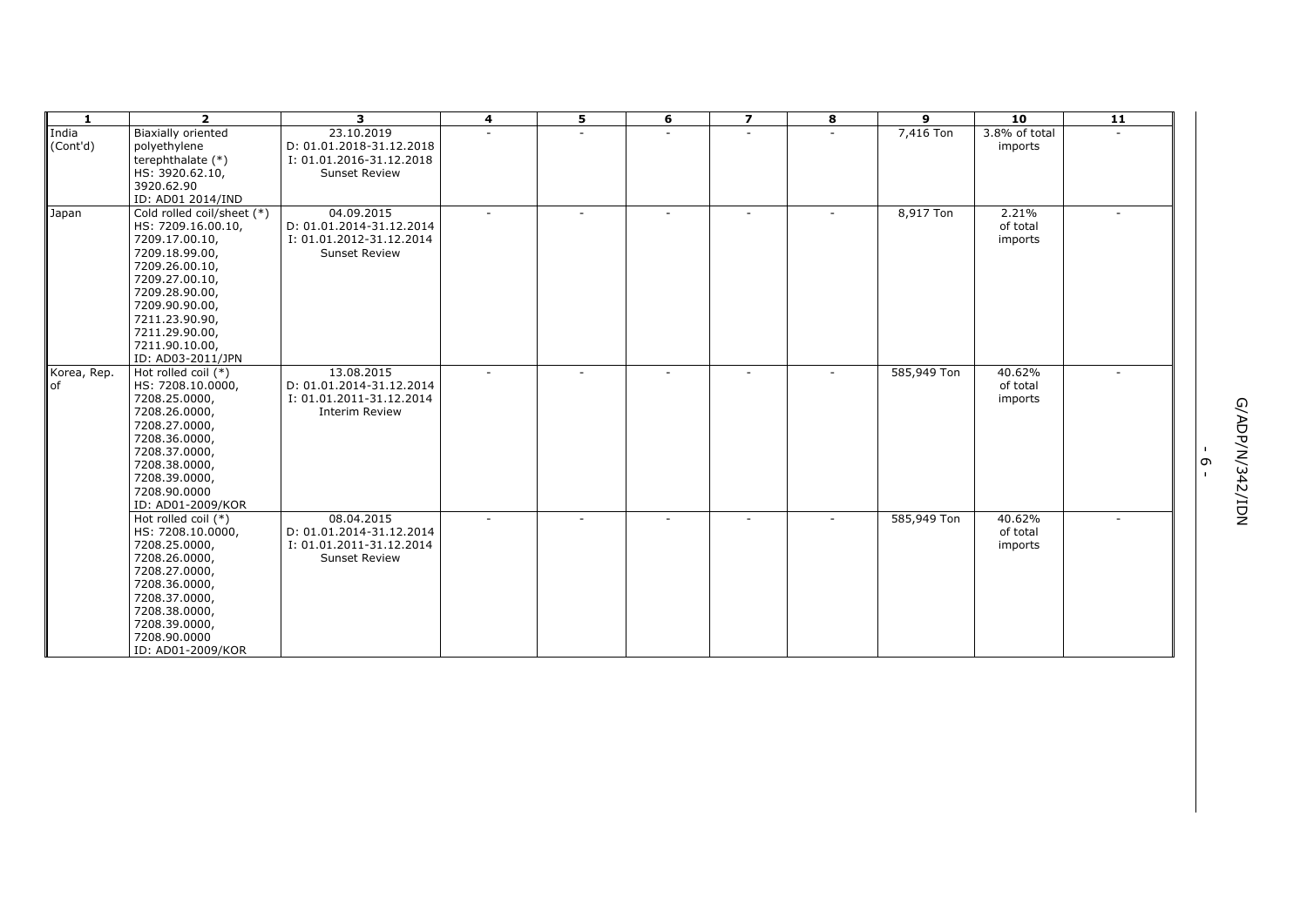| $\mathbf{1}$ | $\overline{2}$                   | 3                        | 4      | 5 | 6                        | $\overline{z}$ | 8 | 9           | 10             | $\overline{11}$ |                          |                  |
|--------------|----------------------------------|--------------------------|--------|---|--------------------------|----------------|---|-------------|----------------|-----------------|--------------------------|------------------|
| Korea, Rep.  | Cold rolled coil/sheet (*)       | 04.09.2015               |        |   |                          | ÷.             |   | 100,967 Ton | 24.99% of      |                 |                          |                  |
| of (Cont'd)  | HS: 7209.16.00.10,               | D: 01.01.2014-31.12.2014 |        |   |                          |                |   |             | total imports  |                 |                          |                  |
|              | 7209.17.00.10,                   | I: 01.01.2012-31.12.2014 |        |   |                          |                |   |             |                |                 |                          |                  |
|              | 7209.18.99.00,                   | <b>Sunset Review</b>     |        |   |                          |                |   |             |                |                 |                          |                  |
|              | 7209.26.00.10,                   |                          |        |   |                          |                |   |             |                |                 |                          |                  |
|              | 7209.27.00.10,                   |                          |        |   |                          |                |   |             |                |                 |                          |                  |
|              | 7209.28.90.00,                   |                          |        |   |                          |                |   |             |                |                 |                          |                  |
|              | 7209.90.90.00,<br>7211.23.90.90, |                          |        |   |                          |                |   |             |                |                 |                          |                  |
|              | 7211.29.90.00,                   |                          |        |   |                          |                |   |             |                |                 |                          |                  |
|              | 7211.90.10.00                    |                          |        |   |                          |                |   |             |                |                 |                          |                  |
|              | ID: AD06-2011/KOR                |                          |        |   |                          |                |   |             |                |                 |                          |                  |
| Malaysia     | Hot rolled coil (*)              | 08.04.2015               | $\sim$ |   | ÷.                       | $\sim$         |   | 57 Ton      | 0.0040%        |                 |                          |                  |
|              | HS: 7208.10.0000                 | D: 01.01.2014-31.12.2014 |        |   |                          |                |   |             | of total       |                 |                          |                  |
|              | 7208.25.0000,                    | I: 01.01.2011-31.12.2014 |        |   |                          |                |   |             | imports        |                 |                          |                  |
|              | 7208.26.0000,                    | <b>Sunset Review</b>     |        |   |                          |                |   |             |                |                 |                          |                  |
|              | 7208.27.0000,                    |                          |        |   |                          |                |   |             |                |                 |                          |                  |
|              | 7208.36.0000,                    |                          |        |   |                          |                |   |             |                |                 |                          |                  |
|              | 7208.37.0000,                    |                          |        |   |                          |                |   |             |                |                 |                          |                  |
|              | 7208.38.0000,                    |                          |        |   |                          |                |   |             |                |                 |                          |                  |
|              | 7208.39.0000,                    |                          |        |   |                          |                |   |             |                |                 |                          |                  |
|              | 7208.90.0000                     |                          |        |   |                          |                |   |             |                |                 |                          |                  |
|              | ID: AD02-2009/MYS                |                          |        |   |                          |                |   |             |                |                 |                          |                  |
| Chinese      | Cold rolled coil/sheet (*)       | 04.09.2015               | $\sim$ |   | $\overline{\phantom{a}}$ |                |   | 102,225 Ton | 25.30%         |                 |                          | MQI/Z\$2/N/dQV/9 |
| Taipei       | HS: 7209.16.00.10,               | D: 01.01.2014-31.12.2014 |        |   |                          |                |   |             | of total       |                 | $\overline{\phantom{0}}$ |                  |
|              | 7209.17.00.10,                   | I: 01.01.2012-31.12.2014 |        |   |                          |                |   |             | imports        |                 | $\mathbf{I}$             |                  |
|              | 7209.18.99.00,                   | <b>Sunset Review</b>     |        |   |                          |                |   |             |                |                 |                          |                  |
|              | 7209.26.00.10,                   |                          |        |   |                          |                |   |             |                |                 |                          |                  |
|              | 7209.27.00.10,                   |                          |        |   |                          |                |   |             |                |                 |                          |                  |
|              | 7209.28.90.00,<br>7209.90.90.00, |                          |        |   |                          |                |   |             |                |                 |                          |                  |
|              | 7211.23.90.90,                   |                          |        |   |                          |                |   |             |                |                 |                          |                  |
|              | 7211.29.90.00,                   |                          |        |   |                          |                |   |             |                |                 |                          |                  |
|              | 7211.90.10.00                    |                          |        |   |                          |                |   |             |                |                 |                          |                  |
|              | ID: AD05-2011/TPKM               |                          |        |   |                          |                |   |             |                |                 |                          |                  |
| Thailand     | <b>Biaxially oriented</b>        | 30.09.2019               | $\sim$ |   |                          | $\sim$         |   | 46,124 Ton  | 24.5% of total |                 |                          |                  |
|              | polyethylene                     | D: 01.01.2018-31.12.2018 |        |   |                          |                |   |             | imports        |                 |                          |                  |
|              | terephthalate (*)                | I: 01.01.2016-31.12.2018 |        |   |                          |                |   |             |                |                 |                          |                  |
|              | HS: ex 3920.62.10,               | <b>Interim Review</b>    |        |   |                          |                |   |             |                |                 |                          |                  |
|              | ex 3920.62.90                    |                          |        |   |                          |                |   |             |                |                 |                          |                  |
|              | ID: AD02-2014/THA                |                          |        |   |                          |                |   |             |                |                 |                          |                  |
|              | <b>Biaxially oriented</b>        | 23.10.2019               |        |   |                          |                |   | 47,024 Ton  | 24.3% of total |                 |                          |                  |
|              | polyethylene                     | D: 01.01.2018-31.12.2018 |        |   |                          |                |   |             | imports        |                 |                          |                  |
|              | terephthalate (*)                | I: 01.01.2016-31.12.2018 |        |   |                          |                |   |             |                |                 |                          |                  |
|              | HS: 3920.62.10,                  | <b>Sunset Review</b>     |        |   |                          |                |   |             |                |                 |                          |                  |
|              | 3920.62.90                       |                          |        |   |                          |                |   |             |                |                 |                          |                  |
|              | ID: AD02-2014/THA                |                          |        |   |                          |                |   |             |                |                 |                          |                  |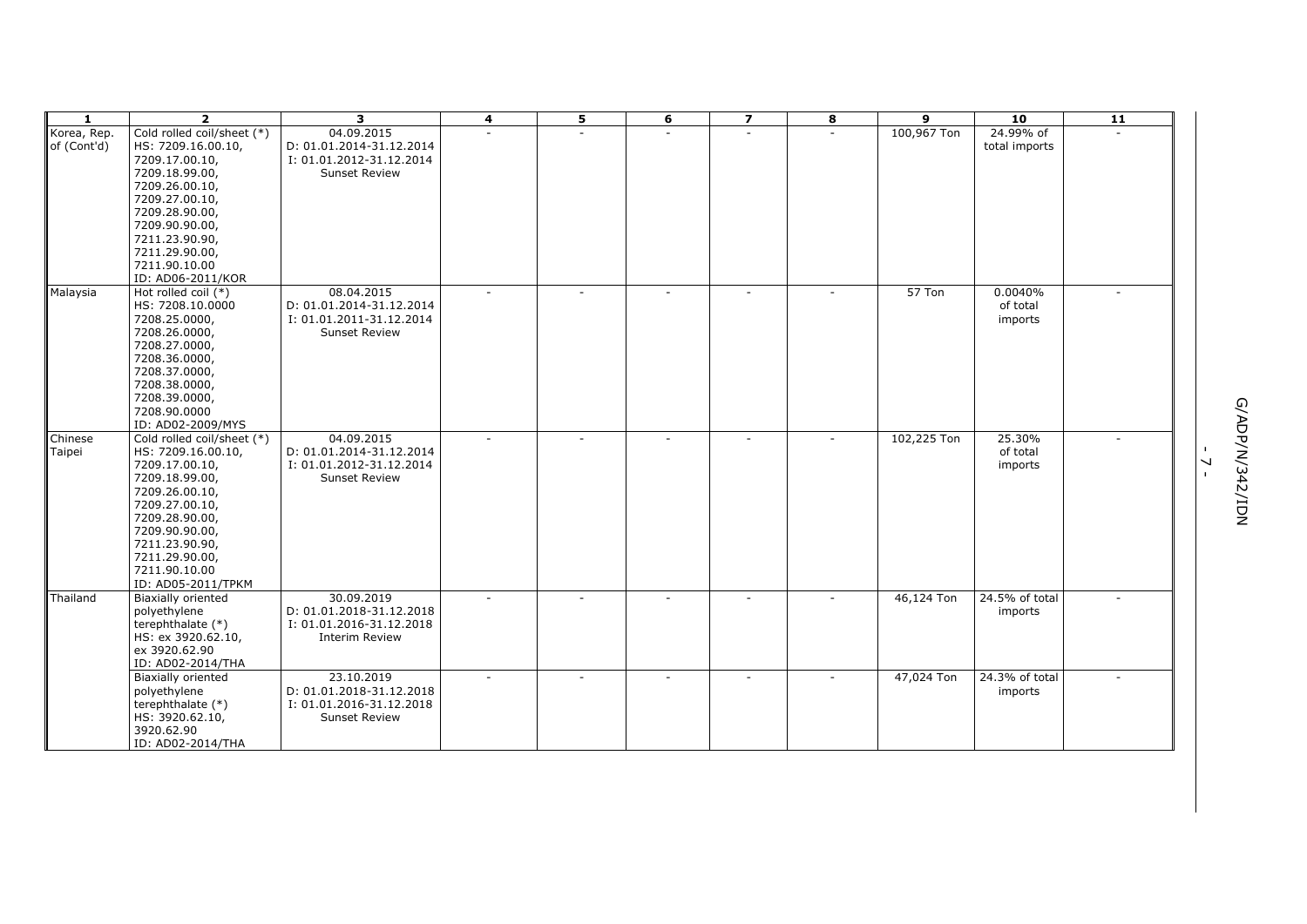| Cold rolled coil/sheet (*)<br>04.09.2015<br>19,613 Ton<br>Viet Nam<br>4.85%<br>$\sim$<br>$\sim$<br>$\sim$<br>$\overline{\phantom{a}}$<br>$\sim$<br>HS: 7209.16.00.10,<br>D: 01.01.2014-31.12.2014<br>of total<br>7209.17.00.10,<br>I: 01.01.2012-31.12.2014<br>imports<br>7209.18.99.00,<br><b>Sunset Review</b><br>7209.26.00.10,<br>7209.27.00.10,<br>7209.28.90.00,<br>7209.90.90.00,<br>7211.23.90.90,<br>7211.29.90.00,<br>7211.90.10.00<br>ID: AD07-2011/VNM |                          |
|--------------------------------------------------------------------------------------------------------------------------------------------------------------------------------------------------------------------------------------------------------------------------------------------------------------------------------------------------------------------------------------------------------------------------------------------------------------------|--------------------------|
|                                                                                                                                                                                                                                                                                                                                                                                                                                                                    |                          |
|                                                                                                                                                                                                                                                                                                                                                                                                                                                                    |                          |
|                                                                                                                                                                                                                                                                                                                                                                                                                                                                    |                          |
|                                                                                                                                                                                                                                                                                                                                                                                                                                                                    |                          |
|                                                                                                                                                                                                                                                                                                                                                                                                                                                                    |                          |
|                                                                                                                                                                                                                                                                                                                                                                                                                                                                    |                          |
|                                                                                                                                                                                                                                                                                                                                                                                                                                                                    |                          |
|                                                                                                                                                                                                                                                                                                                                                                                                                                                                    |                          |
|                                                                                                                                                                                                                                                                                                                                                                                                                                                                    | $\mathbf{L}$             |
|                                                                                                                                                                                                                                                                                                                                                                                                                                                                    | $\infty$<br>$\mathbf{L}$ |
|                                                                                                                                                                                                                                                                                                                                                                                                                                                                    | MQI/7542/IDN             |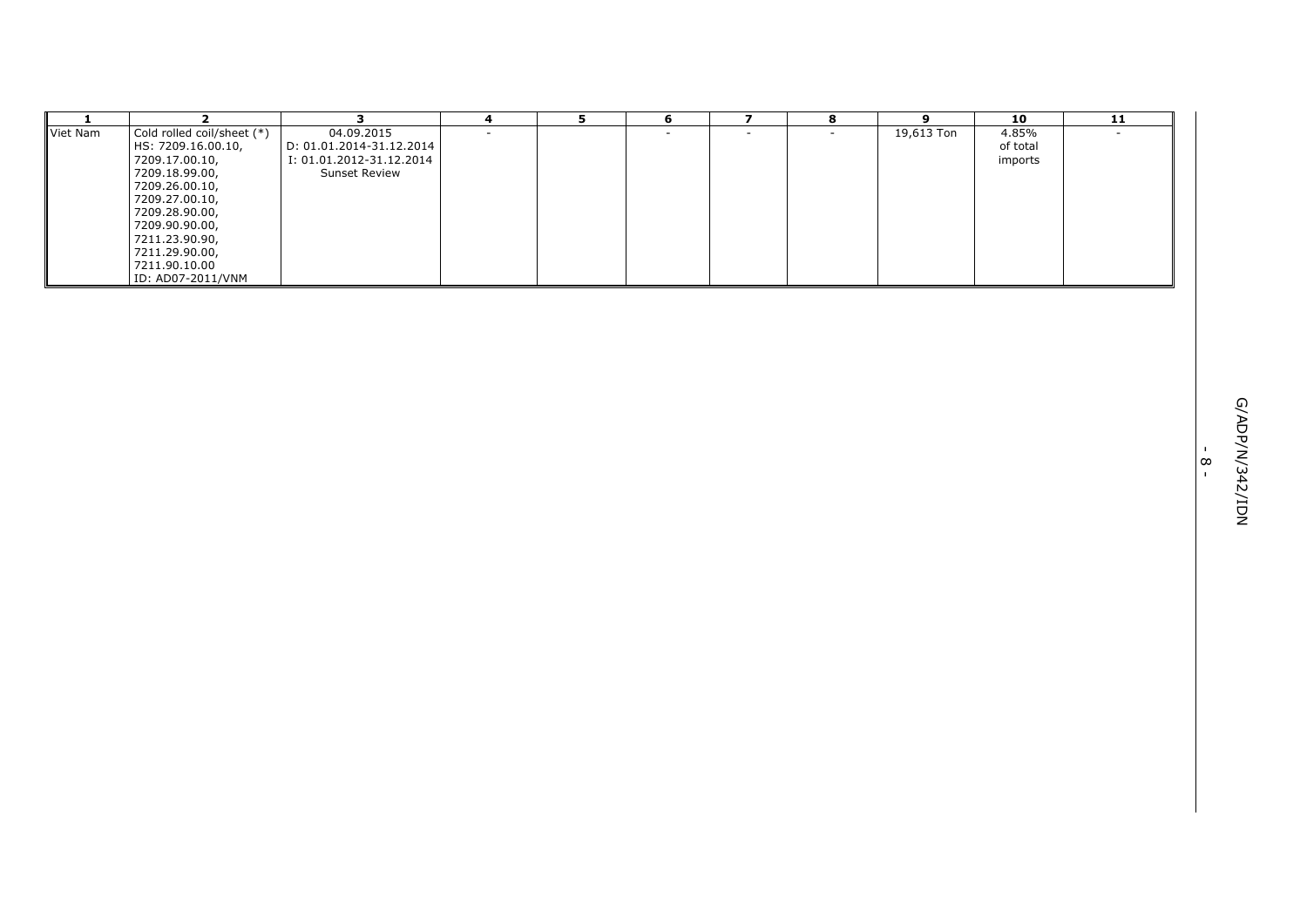- 9 -

### **ANNEXES**

#### DEFINITIVE ANTI-DUMPING MEASURES IN FORCE AS OF 30 JUNE 2020

| Country/<br><b>Customs</b> | Product,<br>investigation                                                | Measure(s) | Date of original<br>imposition;                                   | Date(s) of extension;<br>publication                                                                        |
|----------------------------|--------------------------------------------------------------------------|------------|-------------------------------------------------------------------|-------------------------------------------------------------------------------------------------------------|
| <b>Territory</b>           | ID number                                                                |            | publication reference                                             | reference(s)                                                                                                |
| <b>Belarus</b>             | Hot rolled coil<br>ID: AD03-2006/BLR                                     | Duty       | 02.03.2008<br>MoF Regulation<br>No. 39.1/PMK.011/2008             | 28.12.2013<br>MoF Regulation<br>No. 169/PMK.011/2013<br>02.04.2019<br>MoF Regulation<br>No. 25/PMK.010/2019 |
| China                      | Polyester staple fibre<br>ID: AD03-2009/CHN                              | Duty       | 23.11.2010<br>MoF Regulation<br>No. 196/PMK.011/2010              | 10.05.2016<br>MoF Regulation<br>No. 73/PMK.010/2016<br>19.08.2019<br>MoF Regulation<br>No. 114/PMK.010/2019 |
|                            | Cold rolled coil/sheet<br>ID: AD04 2011/CHN3                             | Duty       | 19.03.2013<br>MoF Regulation<br>No. 65/PMK.011/2013               | 22.12.2014<br>MoF Regulation<br>No. 224/PMK.011/2014                                                        |
|                            | Hot rolled plate<br>ID: AD02-2010/CHN                                    | Duty       | 02.10.2012 <sup>1</sup><br>MoF Regulation<br>No. 150/PMK.011/2012 | 02.04.2016<br>MoF Regulation<br>No. 50/PMK.011/2016<br>15.08.2019<br>MoF Regulation<br>No. 111/PMK.010/2019 |
|                            | Tinplate coil/sheet<br>(Tinplate C/S)<br>ID: AD05-2012/CHN               | Duty       | 15.02.2014<br>MoF Regulation<br>No. 10/PMK.011/2014               | 15.02.2018<br>MoF Regulation<br>No. 214/PMK.010/2018                                                        |
|                            | Biaxially oriented<br>polyethylene<br>terephthalate<br>ID: AD01-2014/CHN | Duty       | 17.12.2015<br>MoF Regulation<br>No. 221/PMK.010/2015              |                                                                                                             |
|                            | Frit<br>ID: AD 01-2016/CHN                                               | Duty       | 07.12.2017<br>MoF Regulation<br>No. 170/PMK. 010/2017             |                                                                                                             |
|                            | Steel wire rods<br>ID: AD 03-2016/CHN                                    | Duty       | 17.04.2018<br>MoF Regulation<br>No. 27/PMK.010/2018               |                                                                                                             |
|                            | H&I section<br>ID: AD06-2009/CHN                                         | Duty       | 23.11.2010<br>MoF Regulation<br>No. 195/PMK.011/2010              | 23.12.2015<br>MoF Regulation<br>No. 242/PMK.010/2015<br>02.04.2019<br>MoF Regulation<br>No. 24/PMK.010/2019 |
|                            | Hot rolled coil<br>ID: AD01-2006/CHN                                     | Duty       | 02.03.20081<br>MoF Regulation<br>No. 39.1/PMK.011/2008            | 28.12.2013<br>MoF Regulation<br>No. 169/PMK.011/2013<br>02.04.2019<br>MoF Regulation<br>No. 25/PMK.010/2019 |
|                            | Spin drawn yarn<br>(SDY)<br>ID: AD 02-2017/CHN                           | Duty       | 20.08.2019<br>115/PMK.010/2019                                    |                                                                                                             |

<sup>1</sup> As amended by the Minister of Finance Regulation No. 68/PMK.011/2013, 1 April 2013.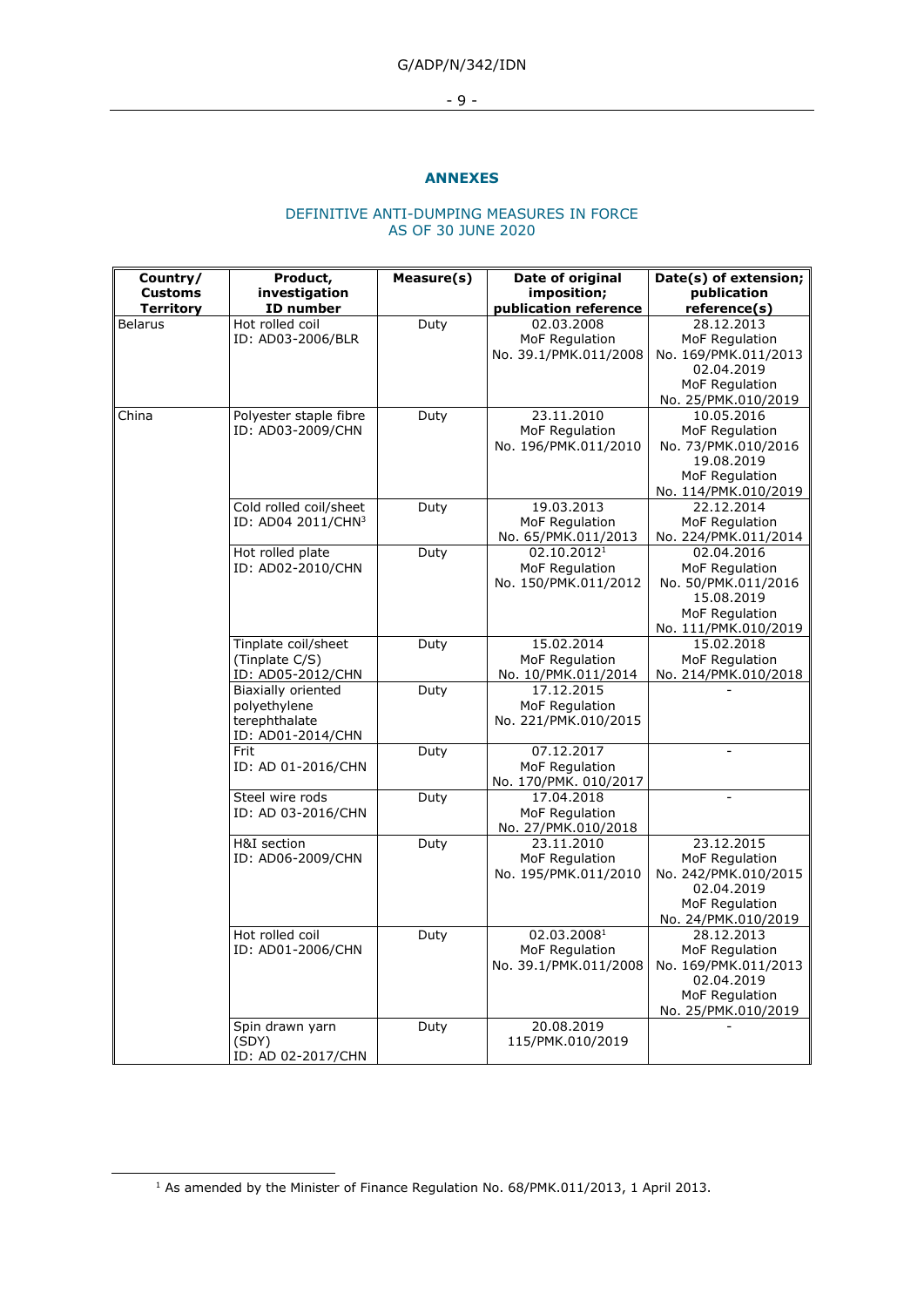|  | × |  |
|--|---|--|
|--|---|--|

| Country/                           | Product,                             | Measure(s) | Date of original                        | Date(s) of extension;                                |
|------------------------------------|--------------------------------------|------------|-----------------------------------------|------------------------------------------------------|
| <b>Customs</b><br><b>Territory</b> | investigation<br>ID number           |            | imposition;<br>publication reference    | publication<br>reference(s)                          |
| India                              | Polyester staple fibre               | Duty       | 23.11.2010                              | 10.05.2016                                           |
|                                    | ID: AD04-2009/IND                    |            | MoF Regulation<br>No. 196/PMK.011/2010  | MoF Regulation<br>No. 73/PMK.010/2016<br>19.08.2019  |
|                                    |                                      |            |                                         | MoF Regulation<br>No. 114/PMK.010/2019               |
|                                    | Biaxially oriented                   | Duty       | 17.12.2015                              |                                                      |
|                                    | polyethylene                         |            | MoF Regulation                          |                                                      |
|                                    | terephthalate<br>ID: AD01-2014/IND   |            | No. 221/PMK.010/2015                    |                                                      |
|                                    | Hot rolled coil                      | Duty       | 02.03.2008                              | 28.12.2013                                           |
|                                    | ID: AD02-2006/IND                    |            | MoF Regulation<br>No. 39.1/PMK.011/2008 | MoF Regulation<br>No. 169/PMK.011/2013<br>02.04.2019 |
|                                    |                                      |            |                                         | MoF Regulation<br>No. 25/PMK.010/2019                |
| Japan                              | Cold rolled coil/sheet               | Duty       | 19.03.2013                              | 22.12.2014                                           |
|                                    | ID: AD03 2011/JPN3                   |            | MoF Regulation<br>No. 65/PMK.011/2013   | MoF Regulation<br>No. 224/PMK.011/2014               |
| Kazakhstan                         | Hot rolled coil                      | Duty       | 02.03.2008                              | 28.12.2013                                           |
|                                    | ID: AD03-2006/BLS                    |            | MoF Regulation                          | MoF Regulation                                       |
|                                    |                                      |            | No. 39.1/PMK.011/2008                   | No. 169/PMK.011/2013<br>02.04.2019                   |
|                                    |                                      |            |                                         | MoF Regulation<br>No. 25/PMK.010/2019                |
| Korea, Rep. of                     | Tinplate coil/sheet                  | Duty       | 15.02.2014                              | 15.02.2018                                           |
|                                    | (Tinplate C/S)<br>ID: AD07-2012/KOR  |            | MoF Regulation<br>No. 10/PMK.011/2014   | MoF Regulation<br>No. 214/PMK.010/2018               |
|                                    | Cold rolled coil/sheet               | Duty       | 19.03.2013                              | 22.12.2014                                           |
|                                    | ID: AD06 2011/KOR3                   |            | MoF Regulation<br>No. 65/PMK.011/2013   | MoF Regulation<br>No. 224/PMK.011/2014               |
|                                    | Hot rolled coil                      | Duty       | 07.02.2011                              |                                                      |
|                                    | ID: AD01-2009/KOR3                   |            | MoF Regulation<br>No. 23/PMK.011/2011   |                                                      |
| Malaysia                           | Spin draw yarn                       | Duty       | 21.01.2015                              |                                                      |
|                                    | ID: AD01-2013/MYS                    |            | MoF Regulation<br>No. 13/PMK.010/2015   |                                                      |
|                                    | Partially oriented yarn              | Duty       | 21.01.2015                              |                                                      |
|                                    | ID: AD03-2013/MYS                    |            | MoF Regulation<br>No. 14/PMK.010/2015   |                                                      |
|                                    | Hot rolled coil                      | Duty       | 07.02.2011                              |                                                      |
|                                    | ID: AD02 2009/MYS <sup>3</sup>       |            | MoF Regulation                          |                                                      |
|                                    |                                      |            | No. 23/PMK.011/2011                     |                                                      |
| Russian<br>Federation              | Hot rolled coil<br>ID: AD03-2006/RUS | Duty       | 02.03.2008<br>MoF Regulation            | 28.12.2013<br>MoF Regulation                         |
|                                    |                                      |            | No. 39.1/PMK.011/2008                   | No. 169/PMK.011/2013                                 |
|                                    |                                      |            |                                         | 02.04.2019                                           |
|                                    |                                      |            |                                         | MoF Regulation<br>No. 25/PMK.010/2019                |
| Singapore                          | Hot rolled plate                     | Duty       | 02.10.2012 <sup>2</sup>                 | 02.04.2016                                           |
|                                    | ID: AD01-2010/SIN                    |            | MoF Regulation                          | MoF Regulation                                       |
|                                    |                                      |            | No. 150/PMK.011/2012                    | No. 50/PMK.011/2016                                  |
|                                    |                                      |            |                                         | 15.08.2019<br>MoF Regulation                         |
|                                    |                                      |            |                                         | No. 111/PMK.010/2019                                 |
| Chinese Taipei                     | Polyester staple fibre               | Duty       | 23.11.2010                              | 10.05.2016                                           |
|                                    | ID: AD05-2009/TPKM                   |            | MoF Regulation                          | MoF Regulation                                       |
|                                    |                                      |            | No. 196/PMK.011/2010                    | No. 73/PMK.010/2016<br>19.08.2019                    |
|                                    |                                      |            |                                         | MoF Regulation                                       |
|                                    |                                      |            |                                         | No. 114/PMK.010/2019                                 |
|                                    | Tinplate coil/sheet                  | Duty       | 15.02.2014                              | 15.02.2018                                           |
|                                    | (Tinplate C/S)                       |            | MoF Regulation                          | MoF Regulation                                       |
|                                    | ID: AD06-2012/TPKM                   |            | No. 10/PMK.011/2014                     | No. 214/PMK.010/2018                                 |

<sup>2</sup> As amended by the Minister of Finance Regulation No. 68/PMK.011/2013, 1 April 2013.